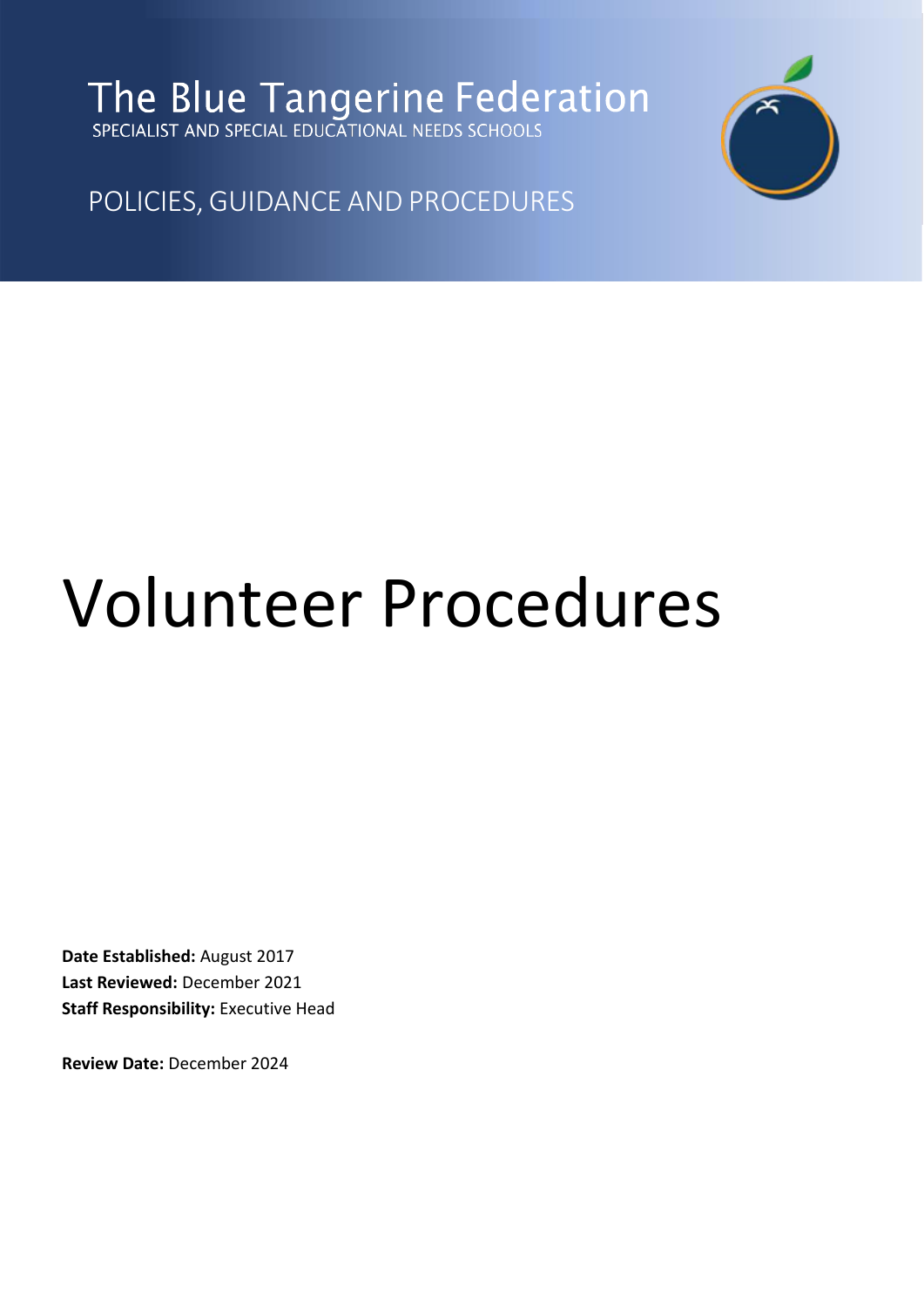## **Statement of Intent**

The Blue Tangerine Federation welcomes, encourages and values the contribution volunteers make to our schools. They bring with them a range of skills and experience that enrich and enhance learning opportunities for the pupils at St Luke's and The Collett School. In return, they gain an insight into the special school environment for pupils with Learning Difficulties and Disabilities and widen their perspective on education.

As a Federation, we are committed to safeguarding and promoting the welfare of the pupils in our care; we expect all staff and volunteers to uphold this commitment. We welcome volunteers from all walks of life, from our local and wider community as well as other counties and abroad. Volunteer placements will be open to individuals irrespective of race, gender, disability, sexuality, age or marital status. Activities our volunteers can in engage with are unlimited and may include the following:

- Working with small groups of pupils or alongside individual pupils
- Support children to use a number of portable devices available in the classroom
- Undertake art and craft activities
- Accompany classes on school visits
- Provide positive role models
- Support with independent skills, such as tying shoe laces or getting out the right equipment for a lesson
- Supporting pupils to play and learn at their own pace

#### **Volunteers will not be able to undertake any activities without supervision unless they have undergone an enhanced DBS check.**

Information on DBS checking can be found by accessing [Disclosure and Barring Service -](https://www.gov.uk/government/organisations/disclosure-and-barring-service) GOV.UK [\(www.gov.uk\)](https://www.gov.uk/government/organisations/disclosure-and-barring-service)

# **Objective**

This policy defines the terms and sets out the principles, practices and procedures that will be followed in the appointment, management, support and supervision of volunteers of the federation.

#### **Becoming a Volunteer**

If you wish to become a volunteer, either for a one off event or on a more frequent basis, please contact Jacqui Roper [Jacqui.roper@stlukes.herts.sch.uk](mailto:Jacqui.roper@stlukes.herts.sch.uk) for St Luke's or Jennie Witter [admin@collett.herts.sch.uk](mailto:admin@collett.herts.sch.uk) for The Collett explaining your interest and how you feel you can enrich the school as a volunteer.

Following this Ms Roper or Miss Witter will arrange a suitable time for an informal interview and look around the school. We will ask you to complete

- Volunteer Contact details
- Volunteer Information Sheet (Appendix 1)
- Volunteer Reference Form
- Volunteer agreement (Appendix 2)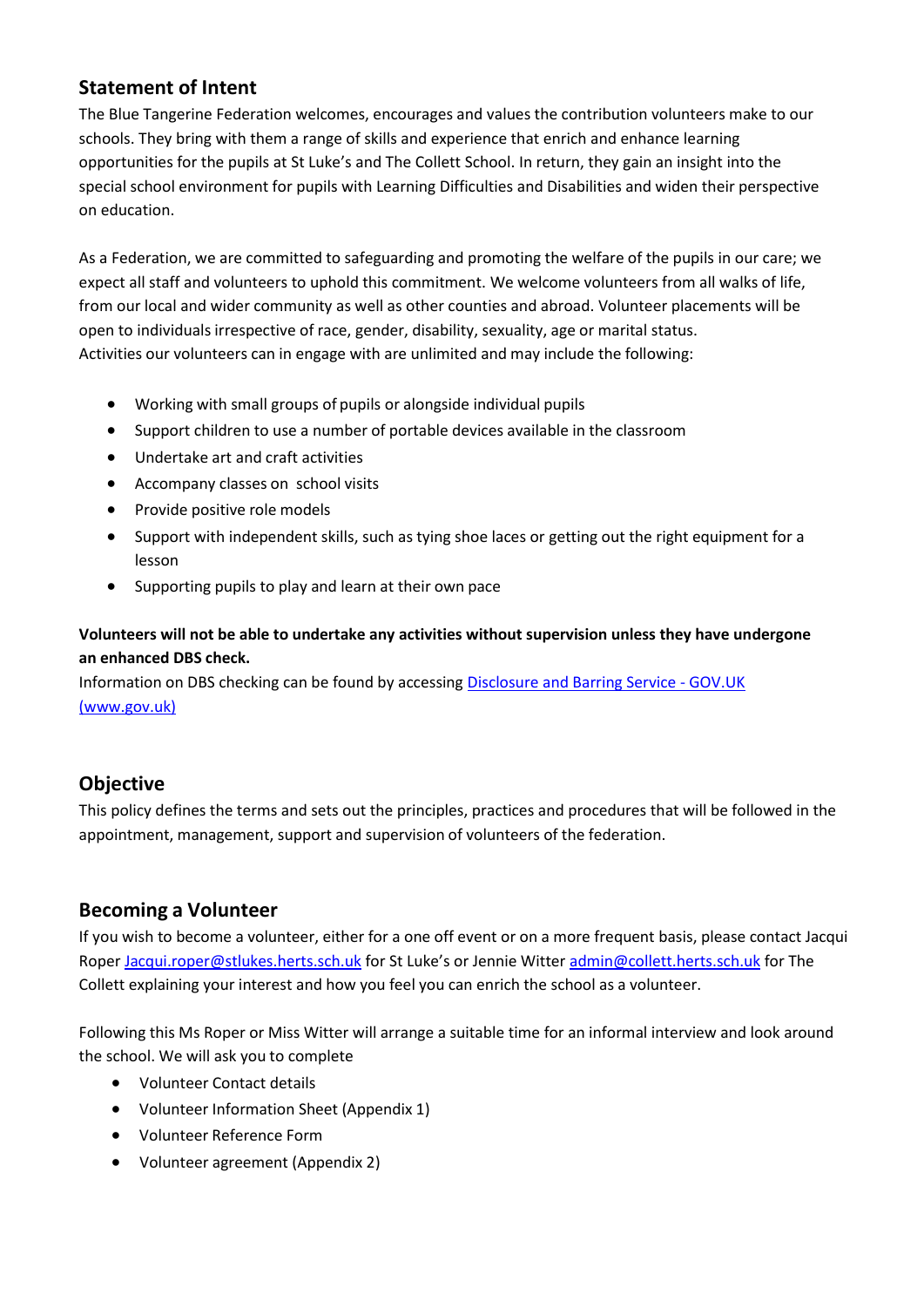- Risk Assessment for Volunteers
- DBS (if required)

You may well be asked to undergo a DBS check (Disclosure and Barring Service, previously the Criminal Records Bureau check) subject to the duties you are looking to undertake. You will also be invited to attend Safeguarding training offered by the federation in addition to compulsory Safeguarding sessions as part of induction.

Volunteers will be assigned a role, based on teacher requests and needs, or at the discretion of the volunteer coordinator, Ms Roper (St Luke's School) and supported by Miss Witter (The Collett School).

All volunteers will be provided with a full induction covering the following on their start date:

- Support and supervision
- Health and Safety & Fire procedures
- Child protection and safeguarding polices and procedures
- Equal opportunities
- Confidentiality
- Signing in/out and absences procedures
- Hours including breaks and lunch breaks
- Dress code
- The Volunteer role expectations

Meetings will take place on a regular basis, using the monthly 1:1 form (Appendix 3) and feedback will be sought from relevant members of staff to ensure that the volunteer is receiving sufficient support to achieve their own and the schools objectives.

#### **Code of Conduct**

#### **Sign in**

When arriving at school please report to the reception and sign in. You will be asked to wear an identification sticker and be provided with a red lanyard to signify that you are a volunteer. It is important to know who is on the school premises at all times and to be known to others on site by seeing your name. Please sign out when you leave the school building.

#### **Confidentiality**

All volunteers are bound by the Volunteer Agreement, which has a clear statement about confidentiality. Volunteers may have access to personal information about some individuals, or other information. The Federation needs to be able to trust their volunteers to protect the privacy of the pupils and staff.

Any concerns you have about a child or another adult in school must be directed to the class teacher or SLT and **NOT** to any parent or person outside of school. You may not discuss behaviour or any aspect of a child's learning with anyone other than a member of staff. Any volunteer who breaks this confidentiality and trust will be asked to leave.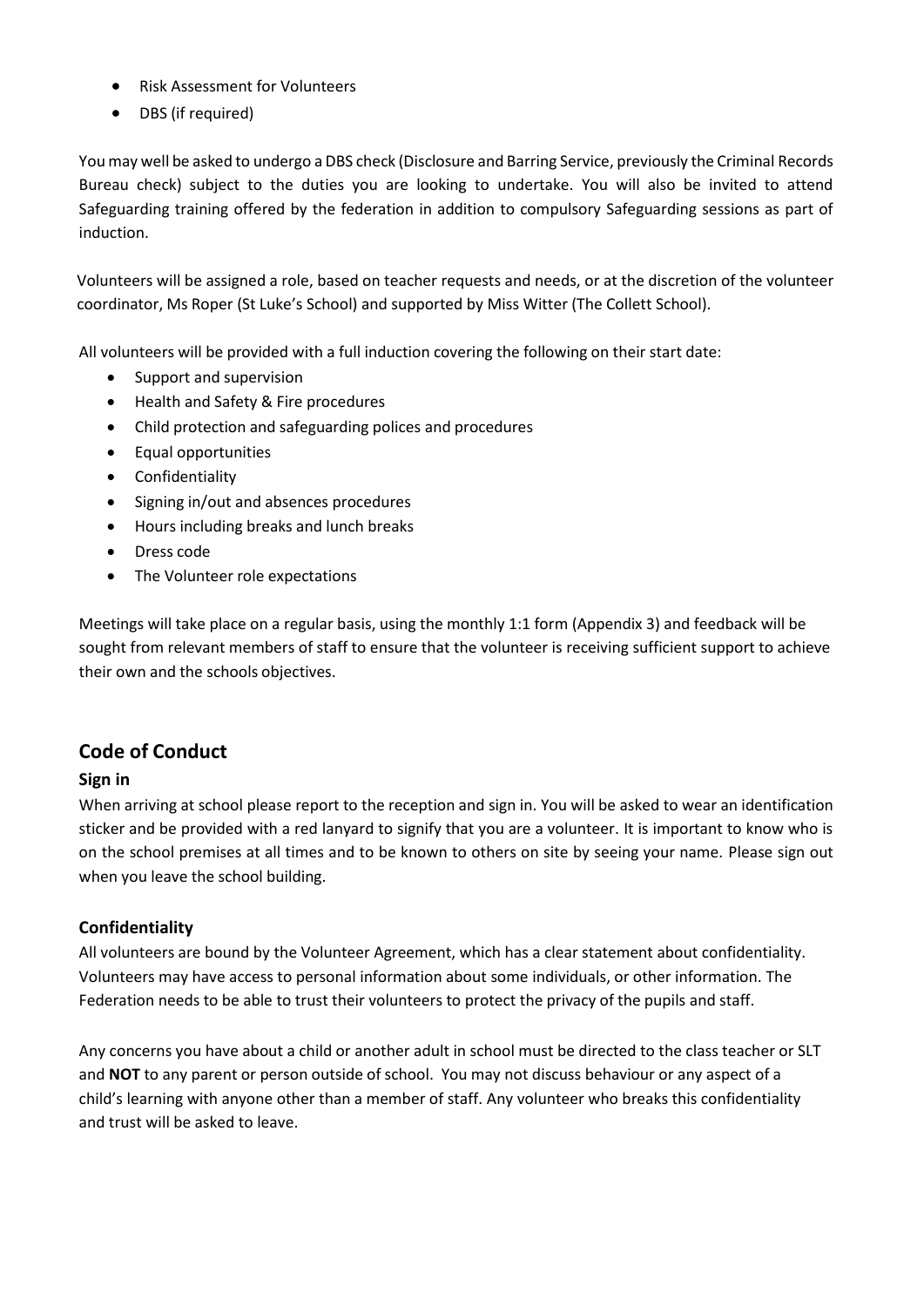#### **Supervision**

All volunteers work under the supervision of the class teacher and support staff to which they are assigned, whether in a school setting or on a trip. At all times the class teacher retains the responsibility for the pupils, their behaviour and the activities they are undertaking. Volunteers receive clear guidance from the teacher they are working with and are encouraged to seek further advice in the event of a query or problem regarding the pupils.

#### **Safeguarding/Child Protection**

If you have any concerns about a child, either comments they make, bruising or marks or changes in their behaviour please report these concerns to the class teacher as per Safeguarding in Induction. If a child should say anything to you about something that has happened to them or something someone has done to them, you need to be aware of the steps you need to take. Please do not ask any leading questions; simply listen to, make no promises of confidentiality or ask any questions, then write down what the child said and hand this to one of the following without delay:

- Volunteer Coordinator: Ms Roper and Miss Witter
- DSL (Designated Safeguarding Lead): Mr Josh Pollard
- Deputy DSLs: Mr Hoult-Allen (Executive Head) and, the Heads of School

If the disclosure or allegation is made about a member of staff, please report this to the Executive Head. If allegation is about the Executive Head please report to the Chair of Governors: Mr Ian Dignum. Information on DBS checking can be found by accessing

**[www.gov.uk/government/organisatiuons/disclosure-and-barring-](http://www.gov.uk/government/organisatiuons/disclosure-and-barring-service) [service](http://www.gov.uk/government/organisatiuons/disclosure-and-barring-service)**

#### **Essential guidelines**

- Volunteers must not attempt to lift a child or restrain them. However, if a child appears to be in immediate danger, common sense should prevail and proportionate action taken
- Volunteers should not work one to one for a prolonged period of time or have responsibility for any pupil who has severe or unpredictable behaviour issues
- In the event of a child having an accident or injury whilst with a volunteer, the volunteer must report the incident immediately to the class teacher to ensure that necessary procedures take place with regard to treatment, communication with families and incident reporting
- Volunteers must not administer first aid treatment
- Volunteers must inform the school if they may be pregnant, or have a medical condition that imposes restriction, as we do not want to put anyone at risk

#### **Health and Safety**

The Federation Schools have a Health and Safety Policy. You will be made aware of the school evacuation procedure (e.g. fire alarm evacuation) and about any safety aspects associated with certain tasks (such as using DT equipment or the kitchen). Please report any obvious hazards to the class teacher or SLT.

#### **Dress Code**

Volunteers must wear clothing that is suitable for the job they do and not revealing; school will not reimburse for accidental damage to expensive clothes. Where volunteers choose to wear jewellery for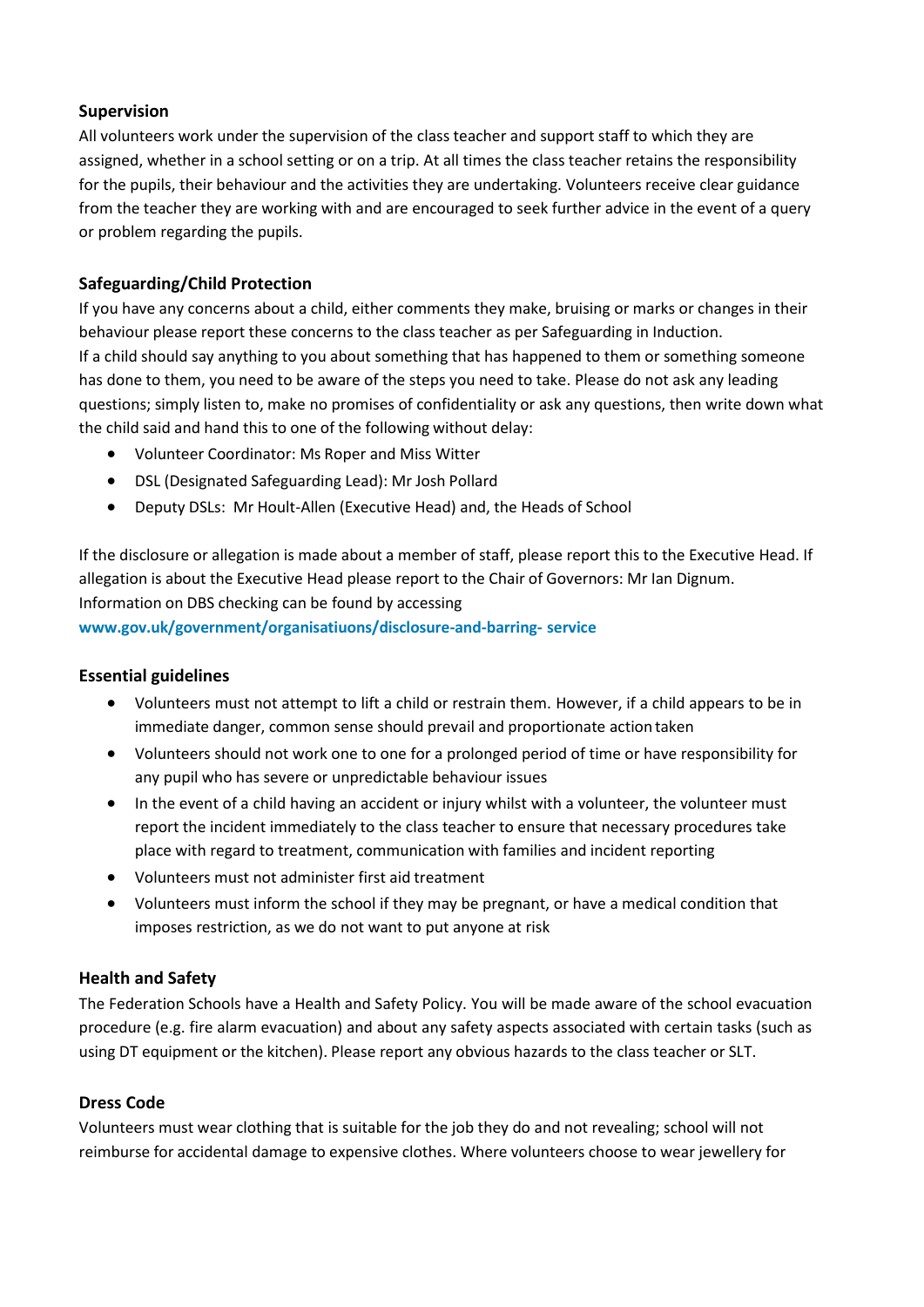personal presentation or religious reasons, it is their own responsibility to ensure that it is safe.

#### **Code of Conduct – there is a full Code of Conduct on the Federation's website**

- Please provide a good example and be a positive role model by behaving in a respectful, mature, safe, fair and considered manner at all times.
- You must maintain appropriate relationships with the children based upon mutual trust and respect.
- Avoid being tactile towards pupils, only touch children for professional reasons and where necessary and appropriate for the well-being or safety of the child. Whilst in school, this also applies to your own child and those you may know.
- Treat all pupils equally, never build a "special" relationship or confer favour on any particular pupil. If working with your own child or those you know well, please ensure you treat all pupils in the same professional manner.
- If working on a one to one basis with a child, stay in an open area of the school or work in a room where the door is open and you are visible to others.
- Avoid the use of a mobile phone or any electronic device at all time when in school. Do not make calls, exchange texts, emails, phone numbers or personal details or access social networking sites whilst in school. Do not use any form of communication to discuss or make statements about children, behaviour or activities in school.
- Do not take photographs of any pupil unless specifically requested to do so by the class teacher on school approved equipment.

#### **End of Placement**

It is very important that the school you are volunteering in is aware when your placement is due to end. Please ensure that you make an appointment for an Exit Interview with either Ms Roper or Miss Witter in order to obtain final feedback that may be used to write a reference. (Appendix 4)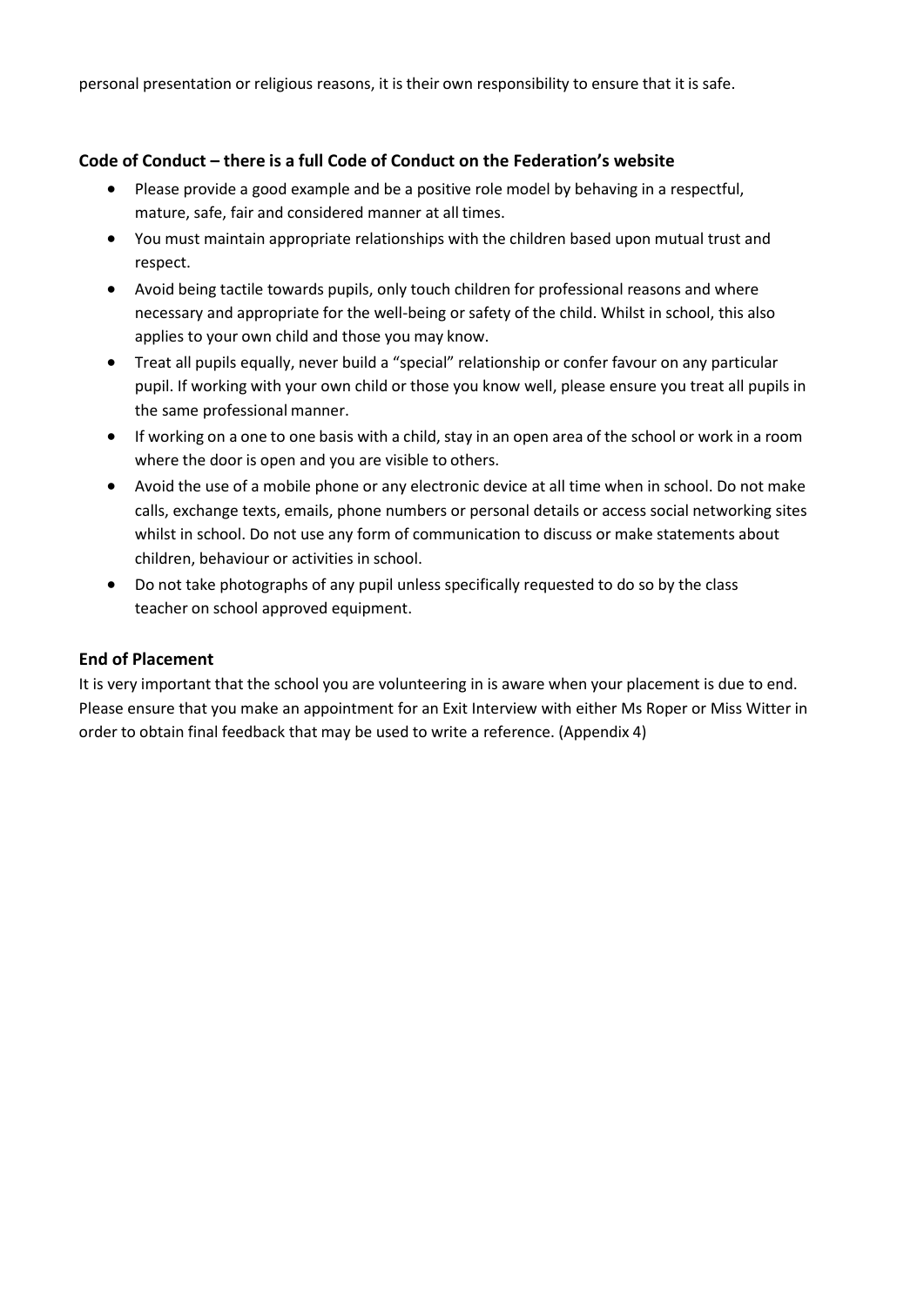

| <b>Volunteer Information Sheet</b>                                                                                                                   |                     |
|------------------------------------------------------------------------------------------------------------------------------------------------------|---------------------|
|                                                                                                                                                      |                     |
| Name of Volunteer                                                                                                                                    |                     |
| Address:                                                                                                                                             |                     |
| Mobile phone number                                                                                                                                  |                     |
| What skills/areas would you like to<br>help with in school?                                                                                          |                     |
| What days of the week or hours<br>would you like to volunteer?                                                                                       |                     |
| Are there any particular age<br>groups you would like to work<br>with?                                                                               |                     |
| Do you have any disabilities/ other<br>needs (including pregnancy) that<br>we need to take into account<br>when working as a volunteer in<br>school? |                     |
| I have read and adhere to the Child<br>Protection Policy.                                                                                            | Signature:<br>Date: |

**Thank you for taking time to complete this volunteer information sheet. Please hand it to the school reception/ email to [admin@collett.herts.sch.uk](mailto:admin@collett.herts.sch.uk) / [admin@stlukes.herts.sch.uk](mailto:admin@stlukes.herts.sch.uk) . Your offer of help is appreciated and we will be in touch shortly.**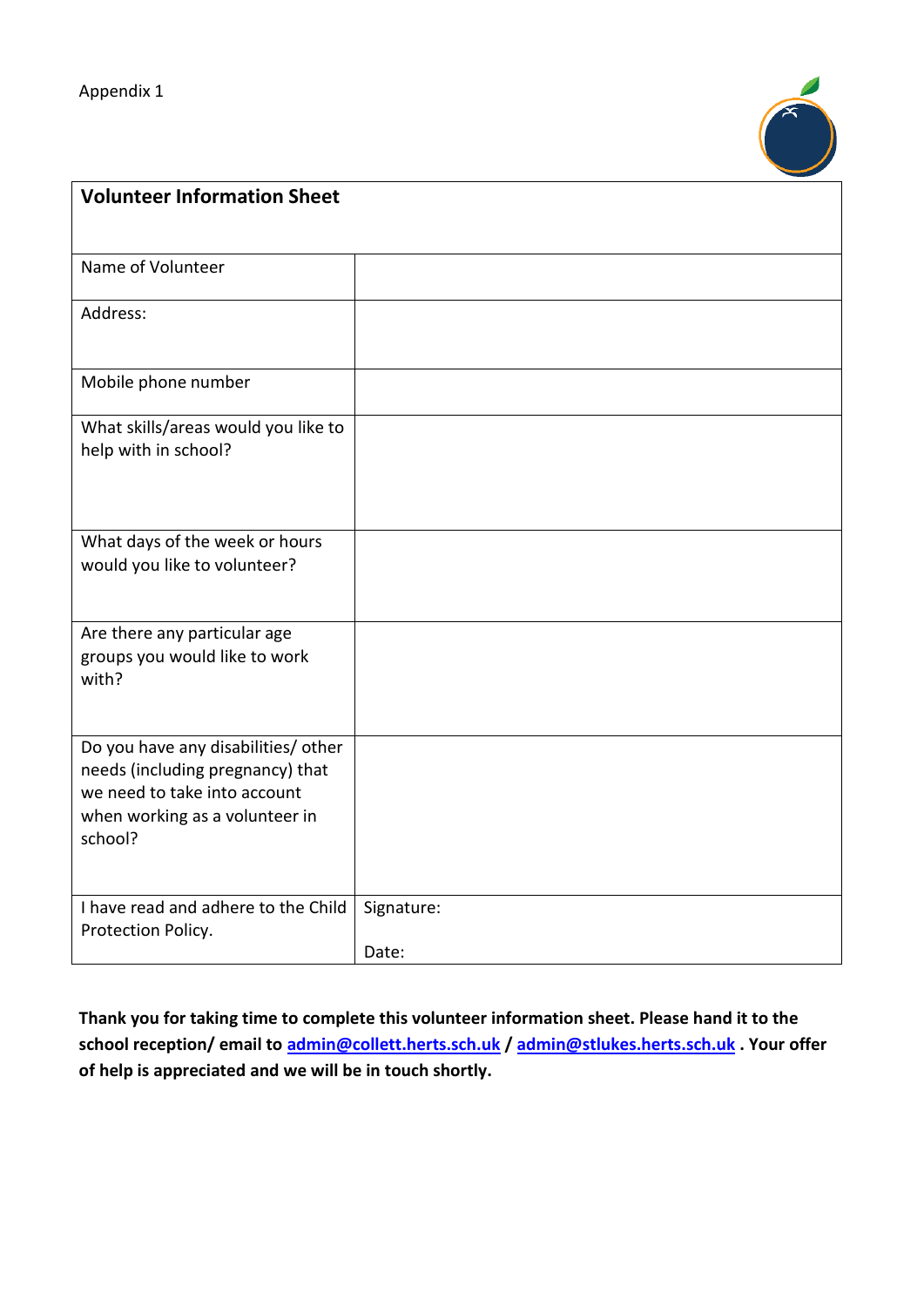Appendix 2

## **Volunteer Agreement**



Thank you for offering your services as a volunteer at The Blue Tangerine Federation of schools. Your offer of help is appreciated and we hope that you will gain much from your experience.

Please read and sign this Volunteer Agreement Sheet and hand in to the school's reception.

Name :

I wish to help on a voluntary basis at The Collet / St Luke's School

I have read and understand information set out in the Federations Volunteer Policy

I am happy to work to the direction of a member of staff, and will seek clarification and assistance with any work, which I do not fully understand.

I understand that anything I see or statements that I hear are of a confidential nature. If I have cause of concern arising from something I hear or from something I see, I will speak to the member of staff with whom I am working or SLT member of staff

I am willing to be DSB checked.

I fully understand that I must respect the privacy of the children, staff and parents in school and will not discuss any child, member of staff or parent with anyone outside of school

I will ensure that I will inform the school when I am due to leave so that an exit interview can take place

#### **Thank you for agreeing to the above and we look forward to you working with us.**

Signed:

Date: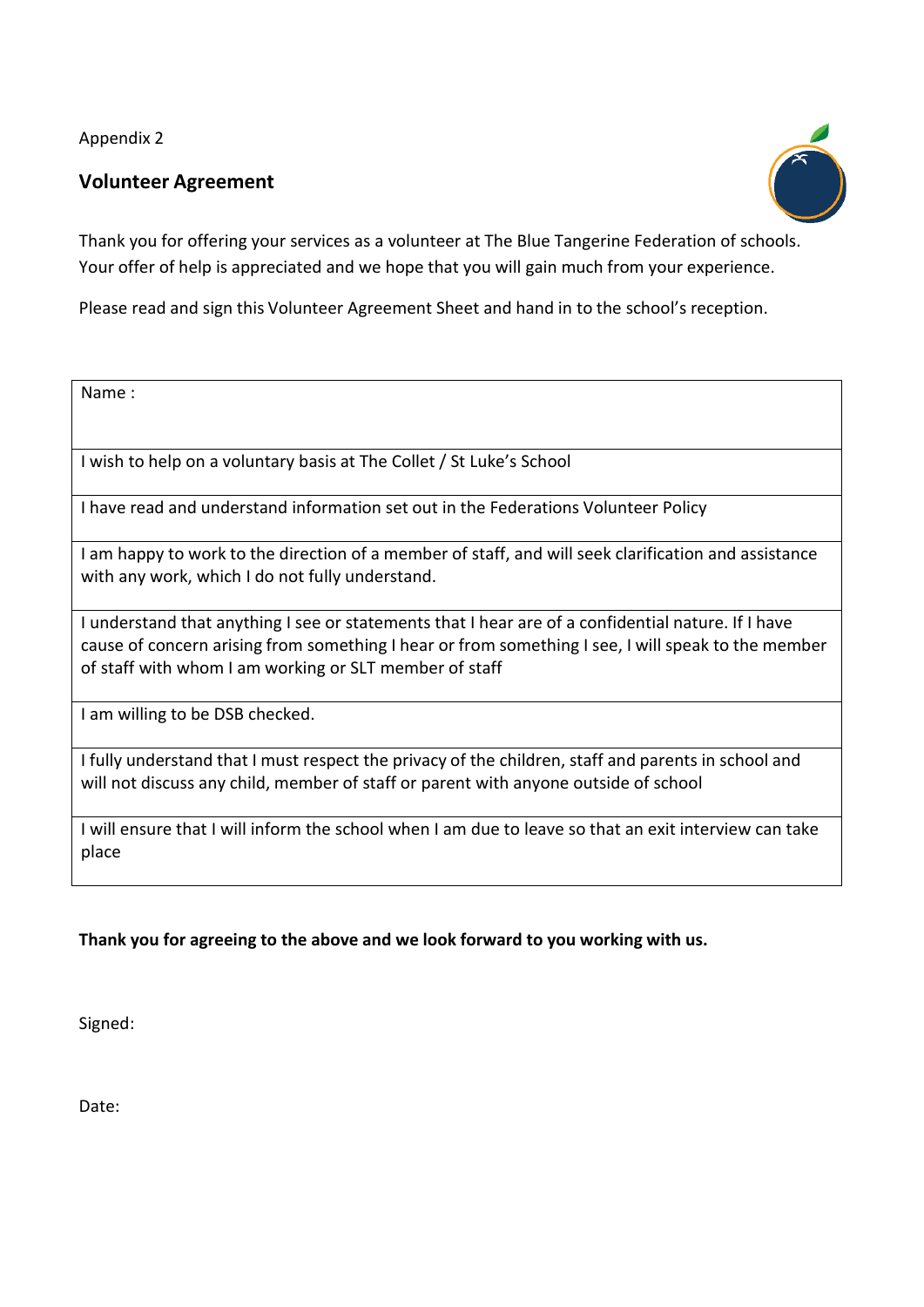# Appendix 3



# **1:1 Monthly Meetings**

| <b>NAME</b>     |  |
|-----------------|--|
| MANAGER'S NAME: |  |

#### *Date of meeting:*

| <b>Discussion Points</b> | Actions |
|--------------------------|---------|
|                          |         |
|                          |         |
|                          |         |
|                          |         |
|                          |         |

#### *Date of meeting:*

| <b>Discussion Points</b> | Actions |
|--------------------------|---------|
|                          |         |
|                          |         |
|                          |         |
|                          |         |

#### *Date of meeting:*

| <b>Discussion Points</b> | Actions |
|--------------------------|---------|
|                          |         |
|                          |         |
|                          |         |
|                          |         |
|                          |         |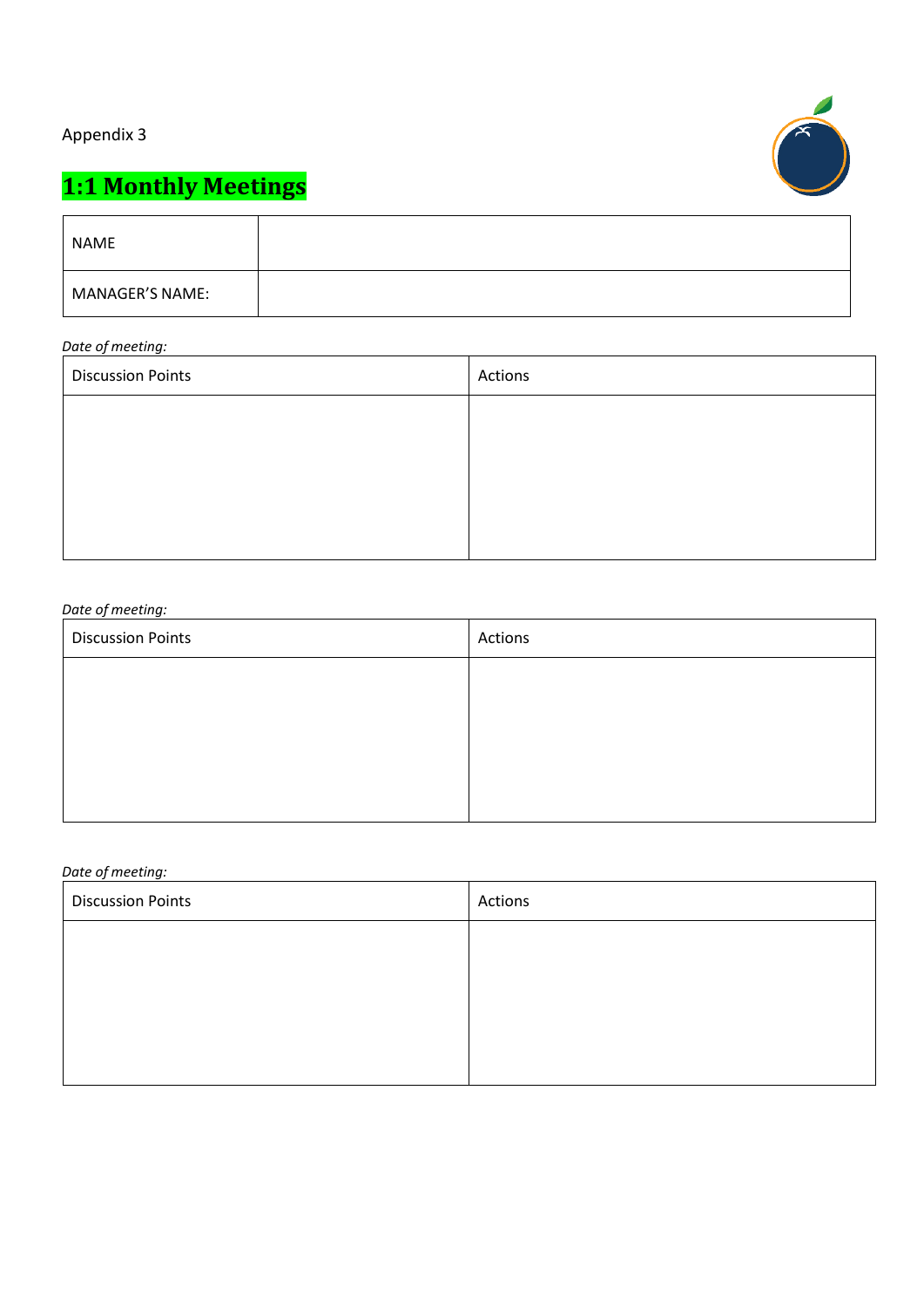# Appendix 4 **Exit Interview**



| Name:                |  |
|----------------------|--|
|                      |  |
| Dates of placement:  |  |
|                      |  |
| Placement details:   |  |
|                      |  |
|                      |  |
|                      |  |
| Experience gained:   |  |
|                      |  |
|                      |  |
|                      |  |
|                      |  |
| Skills observed:     |  |
|                      |  |
|                      |  |
|                      |  |
| Other opportunities: |  |
|                      |  |
|                      |  |
|                      |  |
|                      |  |
| Aspiration:          |  |
|                      |  |
|                      |  |

Signed:

Date: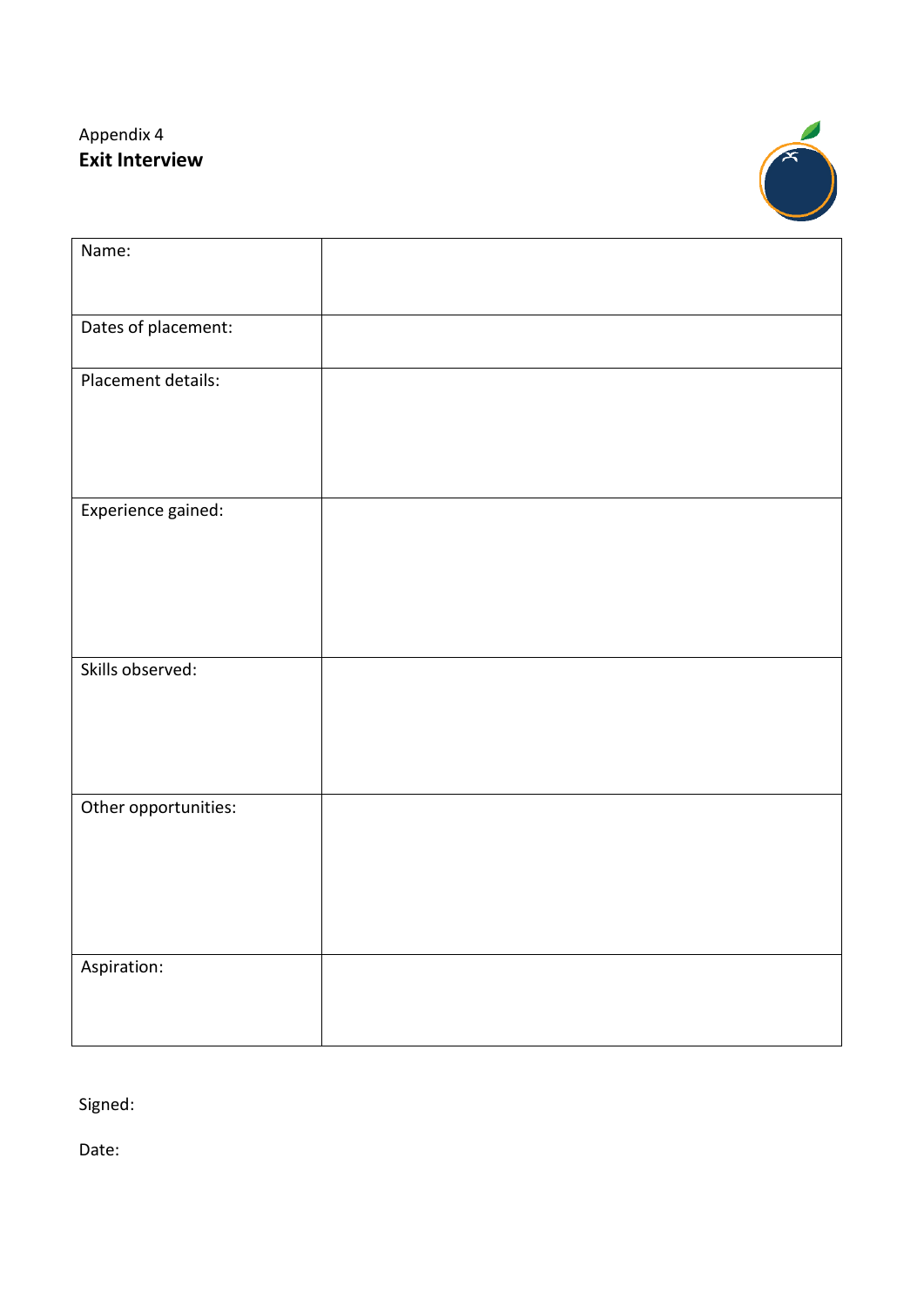# **The Blue Tangerine Risk Assessment for Volunteers**

This risk assessment should be completed when considering whether a person working as a volunteer at the school should be asked to apply for an enhanced DBS certificate.

Name of Volunteer ............................................................School……………………………………………………………..

| Is the volunteer in 'Regulated'<br>Activity?                                              | Yes<br>If 'yes', an enhanced DBS<br>with Barred list check is<br>required. | Nο                                                                                   |
|-------------------------------------------------------------------------------------------|----------------------------------------------------------------------------|--------------------------------------------------------------------------------------|
| Is the volunteer not in<br>'Regulated' Activity?                                          | <b>Yes</b>                                                                 | <b>No</b><br>If 'no', an enhanced DBS without a<br>Barred list check may be obtained |
|                                                                                           | <b>Areas to consider</b>                                                   |                                                                                      |
| What is the age group of the pupils that the volunteer will work<br>with?                 |                                                                            |                                                                                      |
| Are these pupils regarded as particularly vulnerable?                                     |                                                                            |                                                                                      |
| How frequently will the volunteer be in school?                                           |                                                                            |                                                                                      |
| What is the connection of the volunteer to the school?                                    |                                                                            |                                                                                      |
| What motivates the volunteer to want to work in the school?                               |                                                                            |                                                                                      |
| Is the volunteer in paid employment or do they work in a                                  |                                                                            |                                                                                      |
| voluntary capacity elsewhere with children?                                               |                                                                            |                                                                                      |
| Can the volunteer provide at least one reference from someone                             |                                                                            |                                                                                      |
| other than a family member, including a senior person at the                              |                                                                            |                                                                                      |
| employment or voluntary service named above?                                              |                                                                            |                                                                                      |
| What information does the school already know about the<br>person?                        |                                                                            |                                                                                      |
| Has the person's identity been verified?                                                  |                                                                            |                                                                                      |
| Is the person signed up to the DBS Update Service?                                        |                                                                            |                                                                                      |
| Has a check been completed on the DBS Update Service?                                     |                                                                            |                                                                                      |
| Is the person aware of any reason why they should not<br>volunteer to work with children? |                                                                            |                                                                                      |
| Is the school aware of any reason that the person should not<br>work with children?       |                                                                            |                                                                                      |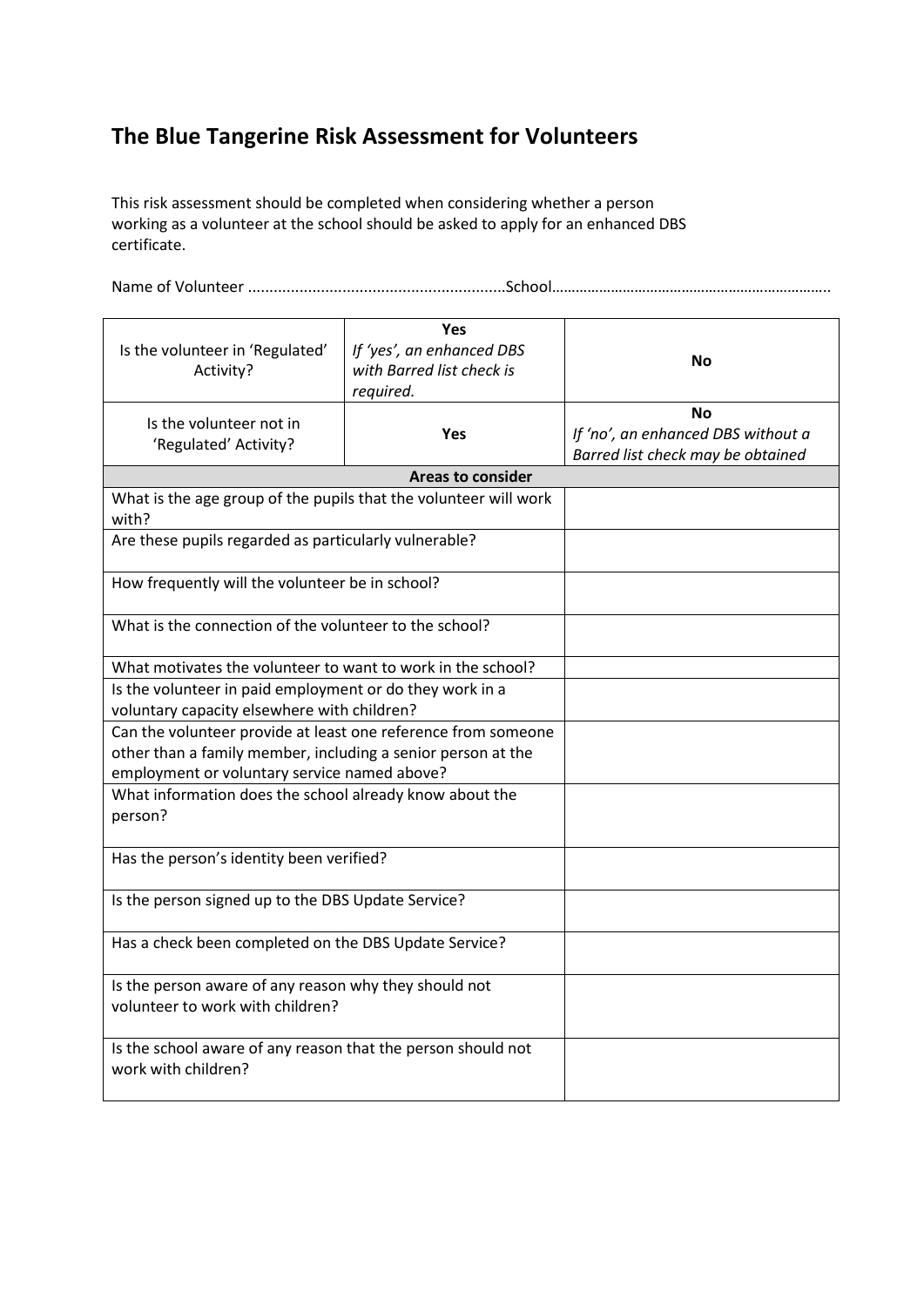#### **Decision**

**High Risk** – the person has no previous connection with the school AND cannot provide references from elsewhere.

There is no statutory reason why this person needs to apply for an enhanced DBS Certificate. However, the school should consider whether the person's uncorroborated background would raise an unacceptable risk.

**Medium Risk** – The person can provide suitable references for other work with children (either paid or unpaid), they have a connection to the school, and no issues have come to light that would mean they would be unsuitable. There is no statutory reason why this person needs to apply for an enhanced DBS Certificate. However, the school may wish to do so, as no enhanced

DBS has been seen.

**Low Risk** – The person is signed up to the DBS Update Service and the checks reveal no negative information OR The person is employed or volunteers elsewhere and has a recent enhanced DBS and can provide references OR the school knows the person well (eg. may be a former employee)There is no statutory reason why this person needs to apply for an enhanced DBS Certificate. However, unless the person uses the DBS Update service, the school may decide to obtain a new enhanced DBS.

#### **Decision**

Application for enhanced DBS check is not needed. State reason(s) below:

Application for an enhanced DBS check is needed. State reason(s) below:

Application for an enhanced DBS check and a Barred List check is needed because the person is in Regulated Activity